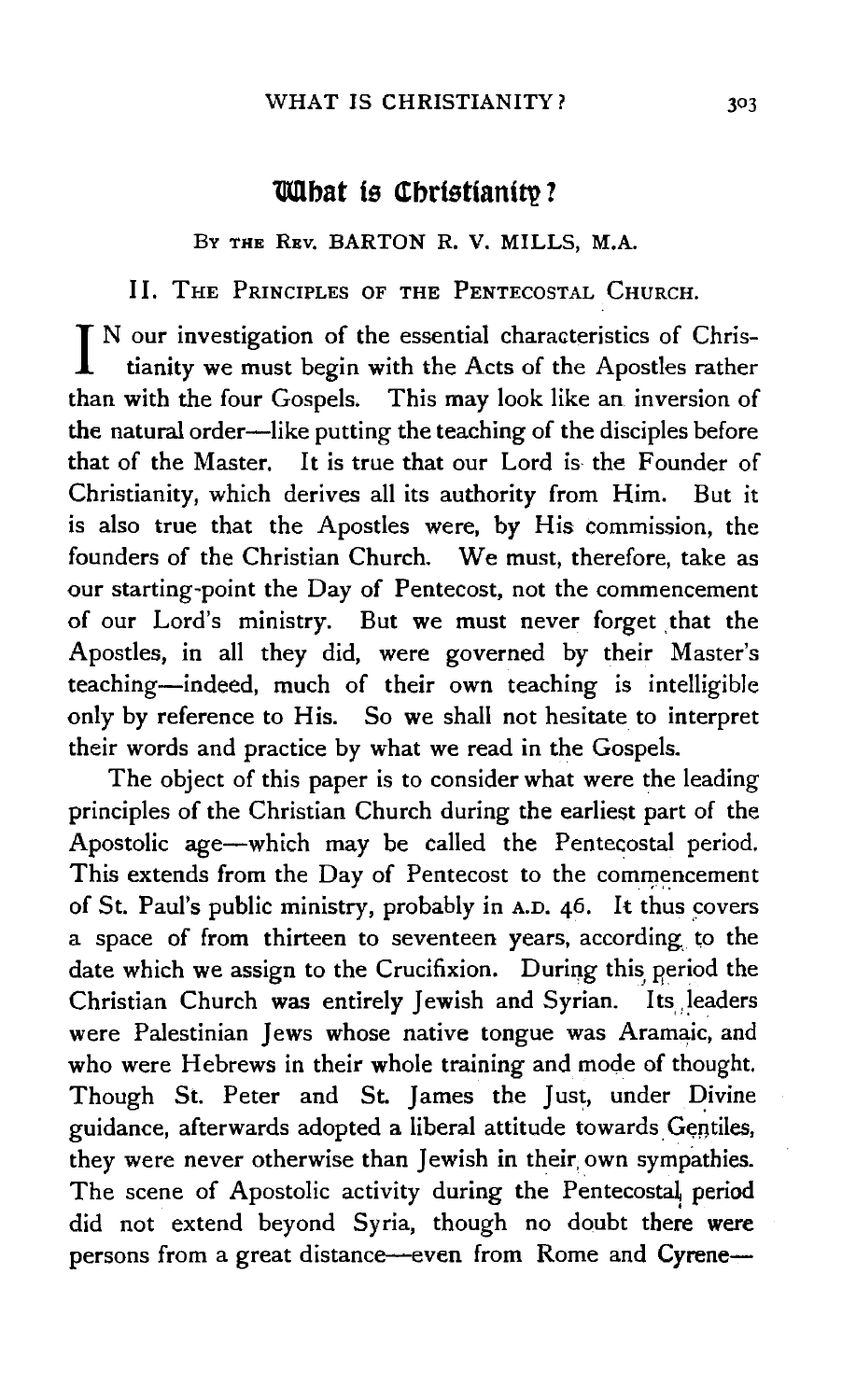who took home an account of the wonderful event of the Day of Pentecost.

For this period our primary authority is the first part of the Acts of the Apostles. Some light is also thrown on it by scattered passages in St. Paul's Epistles, especially in that to the Galatians and the others of the group to which it belongs. These frequently refer to the Pentecostal period, and show St. Paul's thorough knowledge of, and entire agreement with, the principles of his predecessors. This is important, because these Epistles are acknowledged as genuine even by critics who reject almost all the rest of the New Testament. Our present task is to dis· cover what this contemporary evidence tells us as to the teaching, the worship, and the discipline of the Pentecostal Church.

### I.

As to the first of these we at once observe two very remarkable characteristics of the teaching of the Apostles in its earliest stages.

I. The first is the almost entire absence of reference to our Lord's earthly ministry. Very little is said as to His works, $<sup>1</sup>$ </sup> and next to nothing as to His teaching. This feature is also observable in St. Paul's speeches and Epistles and it is a striking characteristic of the preaching of the Apostles. They put forward as the essence of Christianity, not the acceptance of our Lord's teaching, but union with Himself. That union involves, as we shall presently see, belief in certain truths, and member· ship of a certain society. But the belief which it involves is belief in facts concerning Christ rather than in teaching given by Him. These facts are mostly supernatural and mark Christ as more than man. Some of them are things which He did, and are, therefore, in a sense, part of His work. But they belong to that work in its Divine and eternal aspect rather than to His earthly ministry.

2. The second characteristic of Apostolic teaching during the 1 Acts ii. 22, and x. 48, seem to be the only such references in St. Peter's speeches.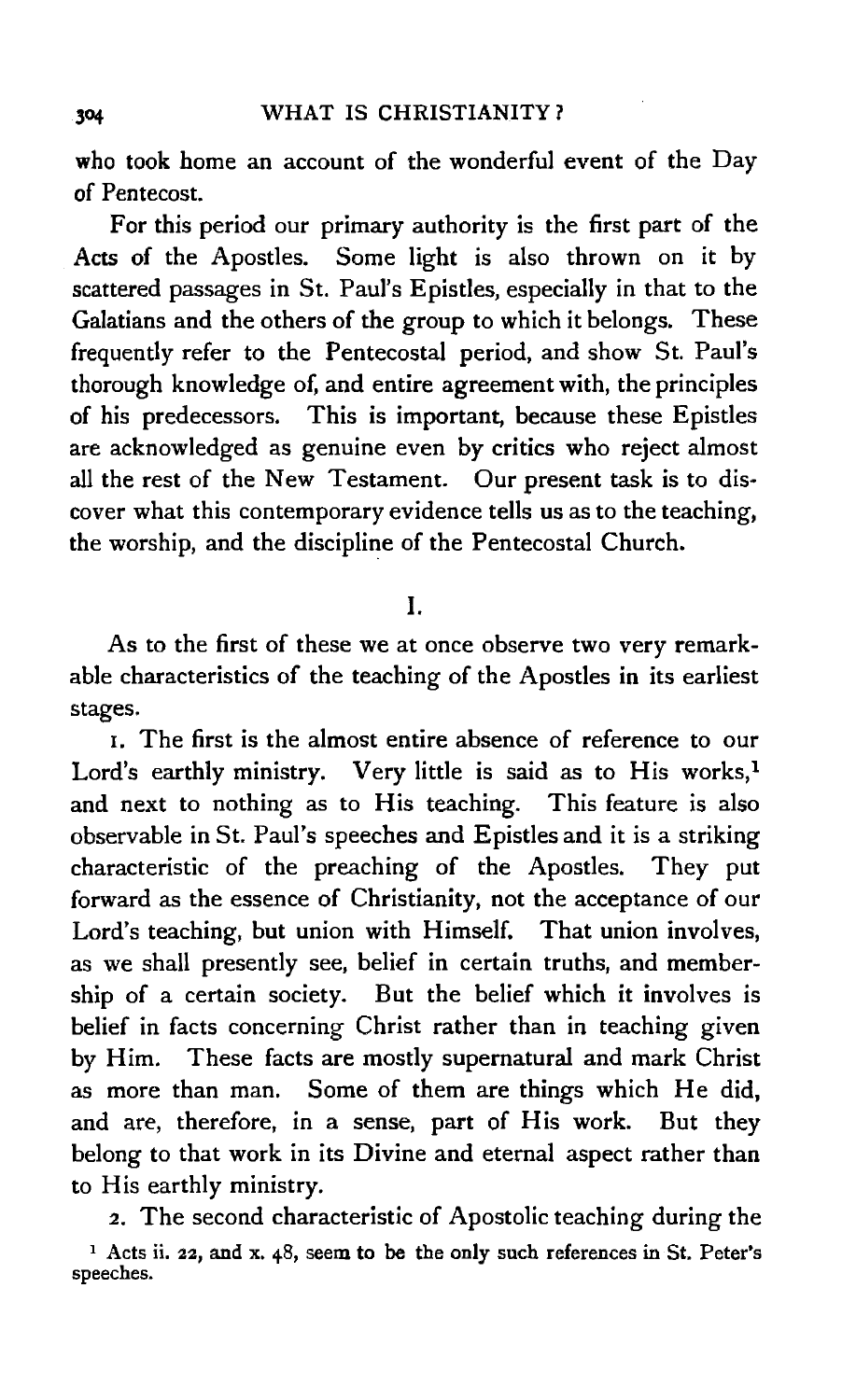Pentecostal period is the marked absence of *doctrine,* as distinct from *statement of facts.* The difference between these two is most important, and is not always sufficiently remembered. Doctrine is the authoritative explanation of fact-generally its only adequate explanation. But it is in itself an expression of opinion, and its authority depends on that of those who propound it and on its own inherent reasonableness. In the case of inspired writers the authority is absolute and their doctrine stands on the same level with their statement of facts. Still, the two things are different, and the distinction between them is important. In the teaching of the later Apostolic age doctrine holds an important place-in St. Paul it is conspicuous, in St. John it becomes predominant. But in the Pentecostal period there are only suggestions of it-which are significant enough, and are clearly seen to be its germ.

Instances of these are the references to the remission of sin -generally in close connexion with the anticipated return of Christ (Acts iii. 19, v. 31, x. 43) and a possible, though rather doubtful, reference to a future life (iv. *2* ). There are allusions to the Messianic character of Christ and to the fulfilment of prophecy in Him *(e.g.,* iii. 22, and vii. 37). These are in accordance with the thoroughly Jewish character of this Pentecostal teaching. There is a hint at our Lord's Divinity in the use of the title o tcv~w~, 'Iflaolidi. *2* I, iv. *33,* xi. 20), but it is somewhat significant that there is no reference to His relation to the Father or to His pre-existence, such as is conspicuous in St. Paul and St. John. And it is also noticeable that the distinctively Jewish title, "Jesus of Nazareth," is more frequently applied to Him in these early chapters of the Acts than anywhere else in the New Testament.

## II.

These and similar passages show that it would be quite wrong to regard the Pentecostal Church as in any way indifferent to doctrine. On the contrary, that Church not only provided the soil on which Christian doctrine was to grow, but sowed some of the seed. But it is most significant that the

20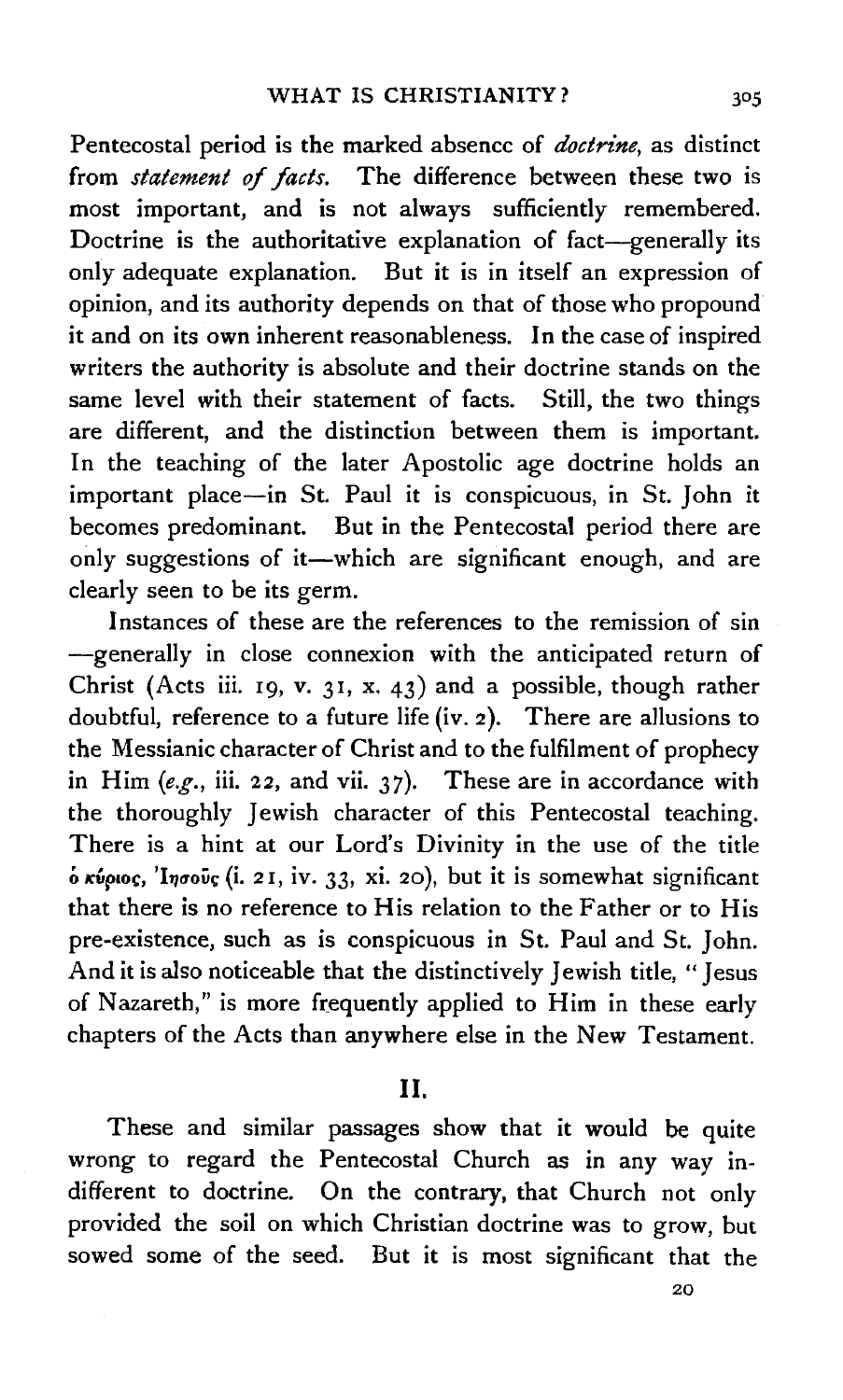staple of its teaching was the proclamation of facts. For these do not admit, as doctrines do, of being " re-stated " in such a way as practically to alter their meaning-they must be fairly faced, and either accepted or rejected. So it is necessary to be quite clear as to what these facts were which the Apostles proclaimed, and on the acceptance of which they insisted as essential to membership of the Church.

I. By far the most important of these is their emphatic assertion of the Resurrection of Christ, and their claim to be the witnesses of that fact. There are eight set speeches in the chapters of the Acts with which we are now concerned, and the Resurrection is the prominent topic in six of these. So the leaders of the Pentecostal Church put the Resurrection in the forefront of their teaching, and insist on it as being an undoubted fact. Nor can there be any doubt as to the sense in which they understood it. They knew nothing of the fanciful distinction between the "Easter faith" and the "Easter message" to which reference was made in our last article as a recent product of German theology. The Apostles certainly taught that our Lord rose from the grave, and that they and others had seen His glorified Body. Even if we could for a moment imagine that they knew nothing of the Gospel narrative, St. Peter's explicit language in the house of Cornelius (Acts x. 40) is decisive on this point. And in this connexion the frequency and purpose of their references to Christ's Death is worth notice. The fact is plainly asserted, and great importance is attached to it. But it is asserted as a prelude to the Resurrection and a guarantee of its reality, rather than as a satisfaction for sin. The exposition of its propitiatory character comes at a later stage. It is instructive-e.g., to compare the way in which St. Peter refers to this subject in the speeches recorded in the Acts and in his first Epistle (see especially I Pet. i. 18, 19, jii. 18, etc.). Much the same may be said of the Ascension. The testimony of the Pentecostal Church to this great event is unequivocal. St. Peter refers to it at least three times, always in close connexion with the Resurrection, as if it were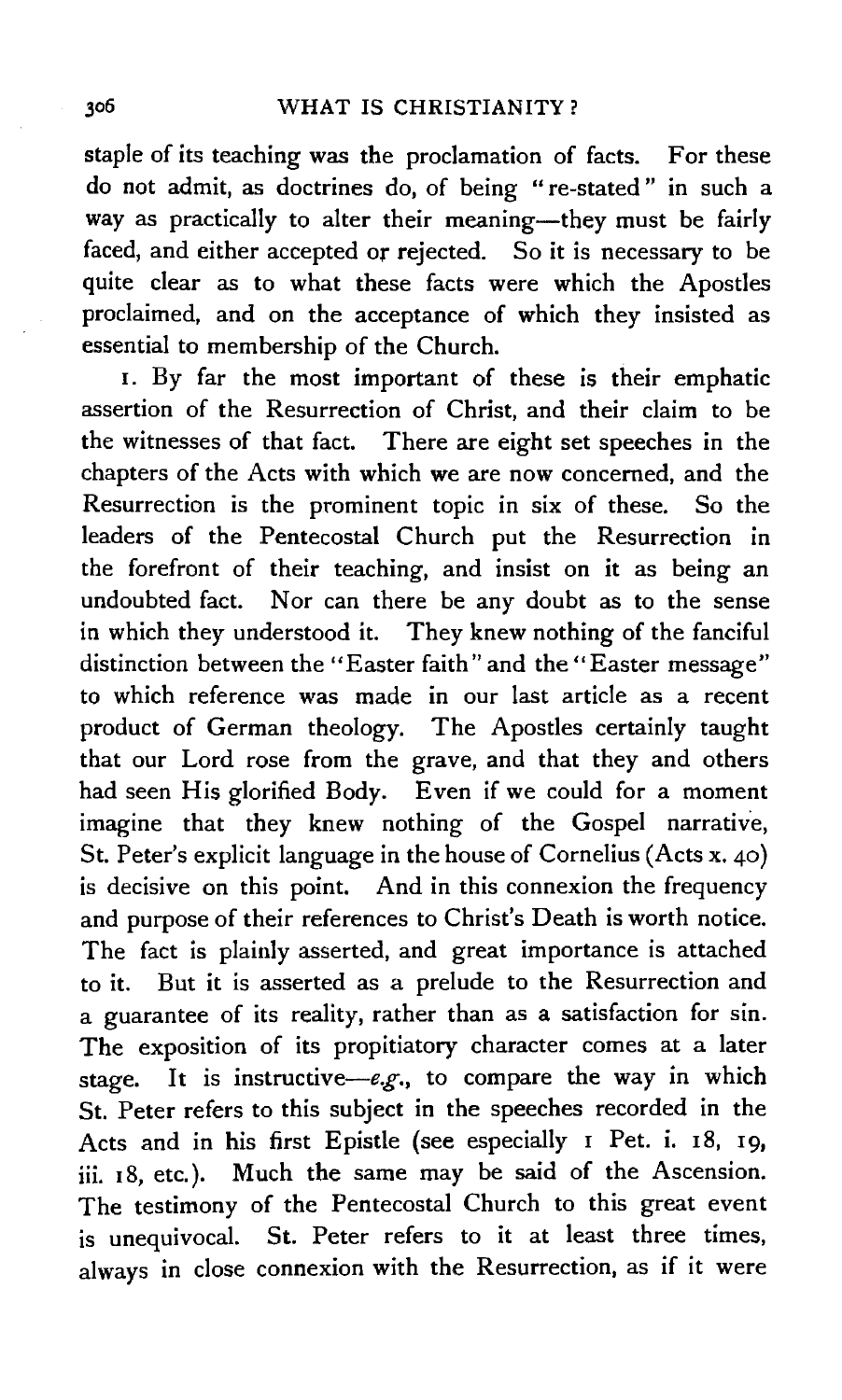the natural and necessary consequence of that event. It is very significant that the Resurrection should be the fact from which, in the view of the Pentecostal Church, the Death and Ascension of our Lord derive their great importance.

2. The second great fact on which the Pentecostal Church lays stress is that its members have received the Holy Ghost. As to this, their testimony is explicit as to two points-first, that the gift was bestowed on two definite occasions, and was attested by visible signs ; and, secondly, that it was a power permanently bestowed on them, which they could and did transmit. The two supernatural outpourings of the Holy Ghost were on the day of Pentecost (Acts ii. 4) and at the conversion of Cornelius (Acts x. 44). The former was the foundation of the Church, the latter the admission of Gentiles to its pale. Each of these occasions called for a sanction whose genuineness and supernatural character could not be called in question. The outward sign was the same in both cases—the power of speaking unknown tongues. The character of this gift has been much debated, but its nature does not affect our present argument. The important thing for us to notice is that it was a perceptible sign of the gift of the Holy Ghost, which was recognised not only by those who received it, but by those who witnessed its exercise. There is no reason to think that the gift was restricted to the Apostles ; indeed, the narrative is. inconsistent with such a supposition. It is clear from Acts ii. I -4 that all the believers were present, and that each received the gift. But it is by no means so clear that all had the power· of transmitting the gift to others. Such a power was certainly exercised by the Apostles, and accompanied by a particular ceremonial act, which will come under our notice presently. But the power itself seems to have been inherent in the community, though its exercise was ordinarily restricted to official persons.

Now, these facts on which the Apostles insist are of a nature which precludes the possibility of a mistake. They came within the personal experience of those who testify to them, and only·

 $20 - 2$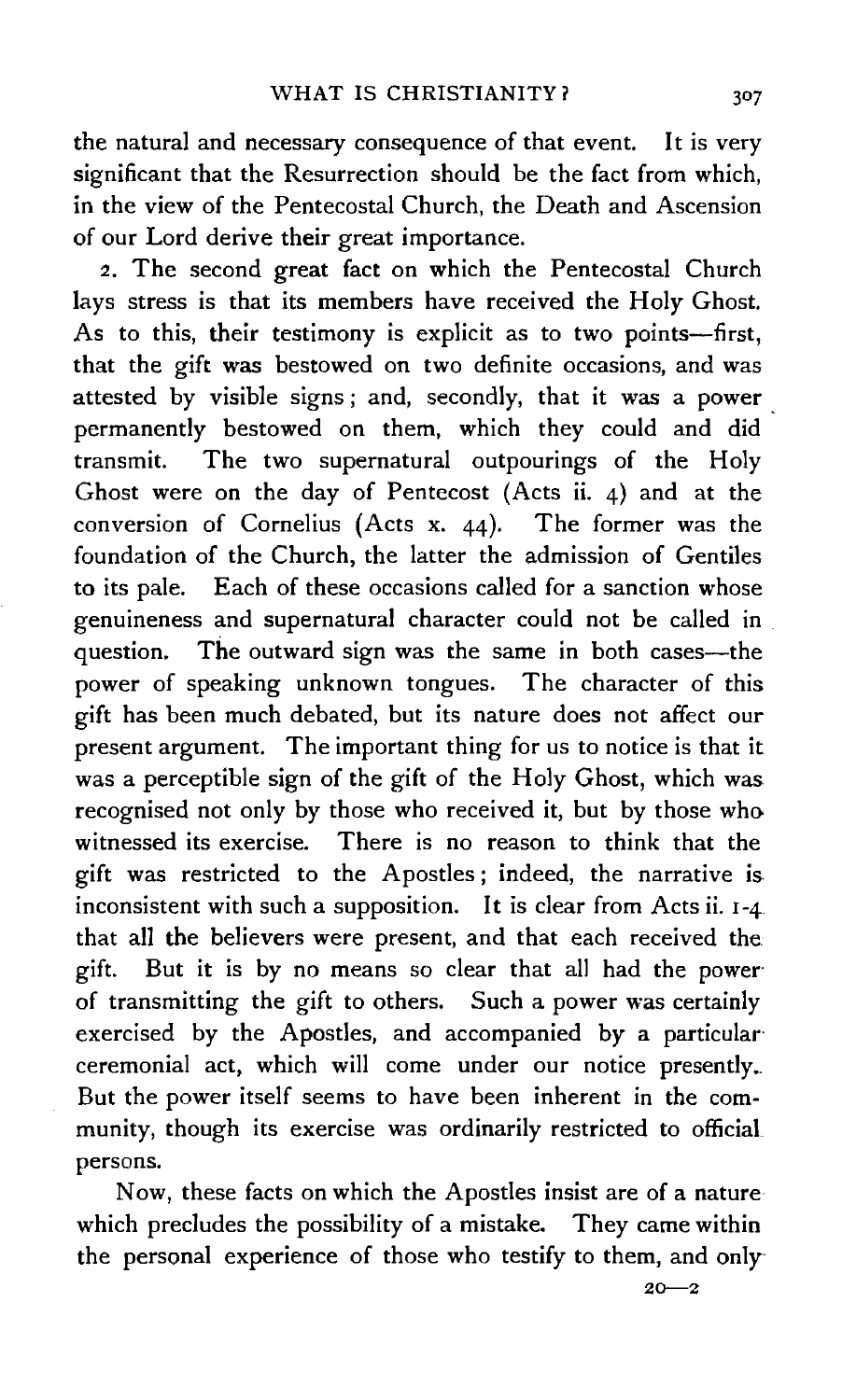two alternatives are possible : either the testimony is true, and these supernatural events occurred, or the Apostles deliberately invented a story which they must have known to be false, and whose falsehood could easily have been exposed. In the latter case they put themselves out of court as the preachers of a true religion. But the purpose of this series of papers is not to discuss whether what the Apostles taught is true, but what they did teach. And no one who reads the record of the Pentecostal Church can doubt that its whole claim to attention was based on these two facts. So they, at all events, must be regarded as an essential part of its belief.

### III.

We thus arrive at some conclusion as to the teaching of the Church in the first part of the Apostolic age. We have next to inquire as to the essential features of its worship. This was, no doubt, in the main, the ordinary Jewish worship of the Temple and the synagogue. The Pentecostal Church was, as we have seen, entirely Jewish in its mode of thought, and its members remained Jews throughout their lives. At this time they found it hard to imagine that a Christian could be anything else, and at no time had they any idea of being anything else themselves. So they gave up nothing of the ceremonial to which they had been accustomed, but they added to it a good deal, partly by infusing a new spirit into existing Jewish rites, and partly by introducing an act of worship which was unknown to the older covenant.

1. First, they insisted on Baptism as a condition of admission to the Church. This was not a new ordinance. It had long been required of proselytes, and a few years before John the Baptist had pressed it as a sign of repentance. Still more recently, on the eve of His Ascension, Christ had commanded its use in the making of disciples. The importance assigned to it in the Acts of the Apostles, without direct reference to the Divine command, is one of the many undesigned coincidences between that Book and the Gospels which go far to establish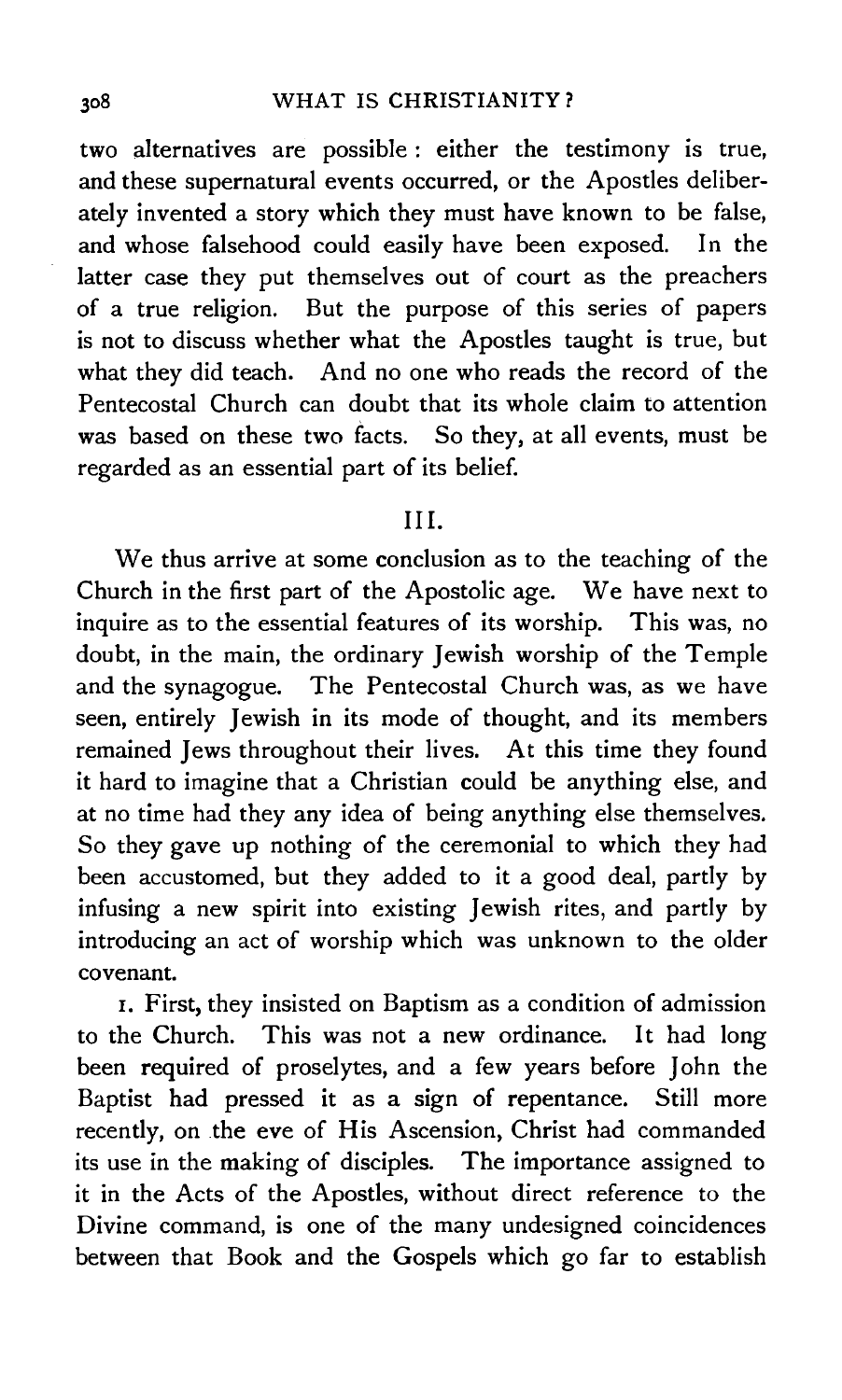the genuineness of both. Throughout the Pentecostal period Baptism is regarded as a sign of repentance and of admission to the Church rather than as a means of grace. But here, again, we see the germ of a doctrine which was formulated later, but is foreshadowed in the teaching of the Pentecostal Church. St. Peter once, at least, sees in Baptism a means of the remission of sins.<sup>1</sup>

2. Another rite to which the Pentecostal Church attached great importance was the laying on of hands. This, too, was a Jewish ceremony, going back to the time of Moses, and was well known as a sign of blessing and as a mode of ordination. It was adopted by the Apostles as a means of conveying the gift of the Holy Ghost. In fact, we do not read of any other way in which this mysterious gift was conveyed. Its administration was generally confined to the Apostles, who attached great importance to it. But it is clear from Acts ix. I *7* that the efficacy of .the ordinance did not depend on its administrator. For Ananias was certainly not an Apostle, and there is no evidence that he held any official position in the Church ..

3· Besides adapting these two Jewish ordinances to Christian worship, the Pentecostal Church had another rite, which was peculiarly its own. This was the "breaking of bread." It is mentioned among the works of the Church at its very origin (Acts ii. 42 ), and was held to be of the highest value. In fact, it is placed on the same level with the worship of the Temple, and was thought of sufficient importance to be a daily practice. And the fact that it was carried on "at home" (v. 47, R.V.) shows its distinctively Christian character. It was one of the ordinances the Apostles had received from their Master, not one to which they had been brought up as Jews. As in the case of Baptism, its sacramental character is not mentioned in the Acts, and it is not expressly connected with our Lord's institution of the Holy Communion. But with the synoptic Gospels and the First Epistle to the Corinthians before us we cannot doubt its identity with that holy Sacrament.

1 Acts ii 38, and *cf* I Pet. iii. 21.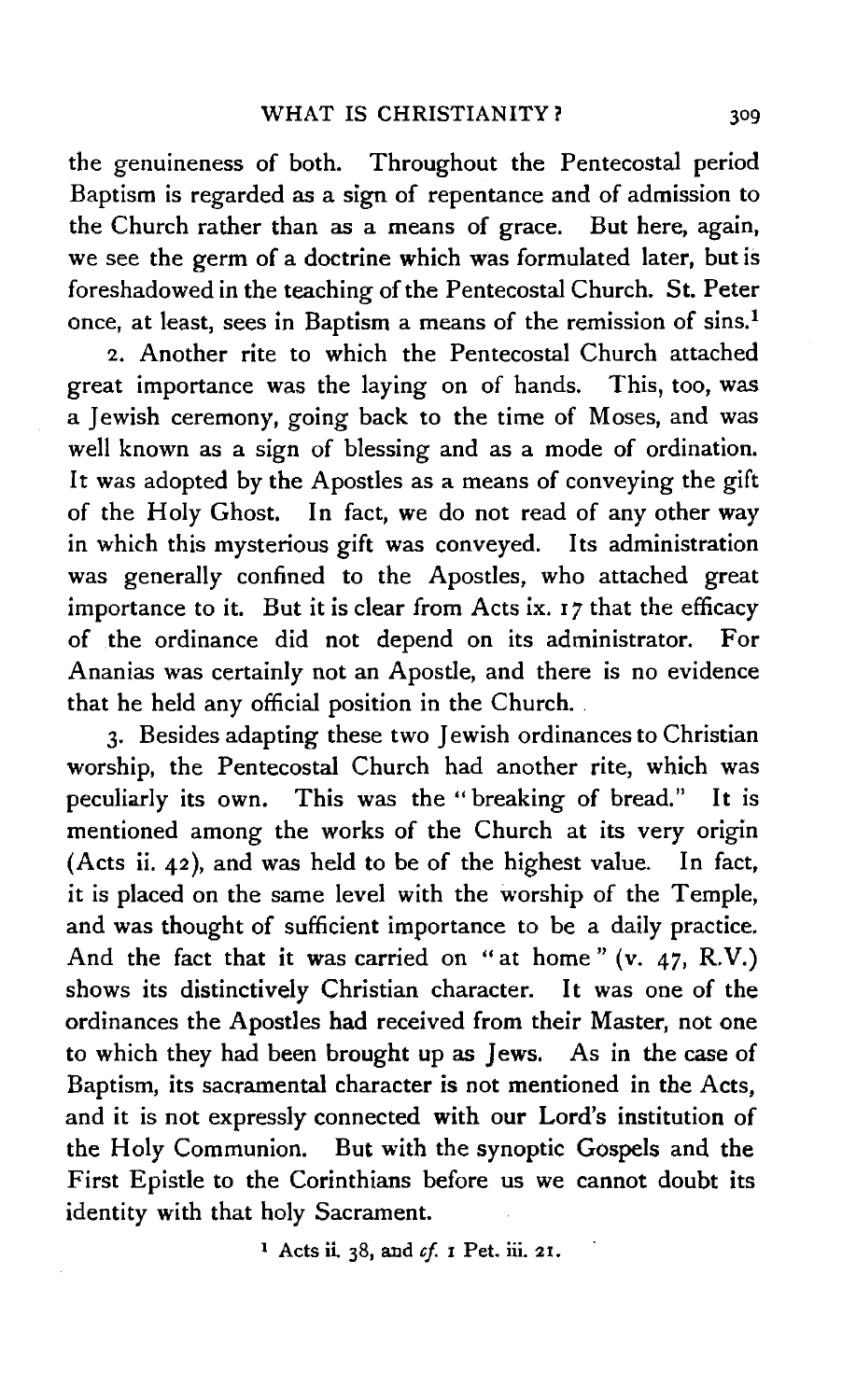#### IV.

We thus find that the Pentecostal Church had definite, though simple, principles of faith and worship. But to constitute a man a Christian in these early days it was not sufficient that he should believe, or even that he should do, certain things. It was necessary that he should belong to a community, known as the "Church." This is not the place to discuss the meaning of the interesting word thus translated in the New Testament. It is enough to say that it would convey to Jews, as it did to Greeks, the idea of a definite, organized society, distinguished from the mass of mankind by marked characteristics of its own. Our present task is to consider what these characteristics were during the period under review.

1. We see, first, that the Church was a society whose objects were spiritual and moral, not worldly. It demanded *repentance*  of all who joined it, and placed this in the very forefront of its requirements.<sup>1</sup> Nor can we doubt that it understood this great word as John the Baptist and our Lord Himself had used it, as indicating an entire alteration of life. To its members the Church offered *salvation*, which is represented as a continuous process, closely connected with membership of the Church (Acts ii. 47) and union with its Divine Head (iv. 12). The comparison of these two passages is most instructive. In the earlier one the tense of the Greek verb denotes a process not yet complete, in the latter it indicates some decisive act, which the context shows must be the formal acceptance of Christ. The meaning is not altered if in the former passage we adopt the reading of the Revised Version-ini rò avró, " together "-instead of rỹ iKKAnola, "to the church." For in either case the meaning is that salvation came to the individual by reason of his membership of the society.

2. We find, secondly, that this society had definite rules and discipline, to which its members were expected to conform. This is implied in the emphasis laid on the Apostles' " fellowship" *(Kowwvla)* amongst the marks of the Church (Acts ii. 42). It is

1 Acts ii. 38, iii. 19, xi. 18.